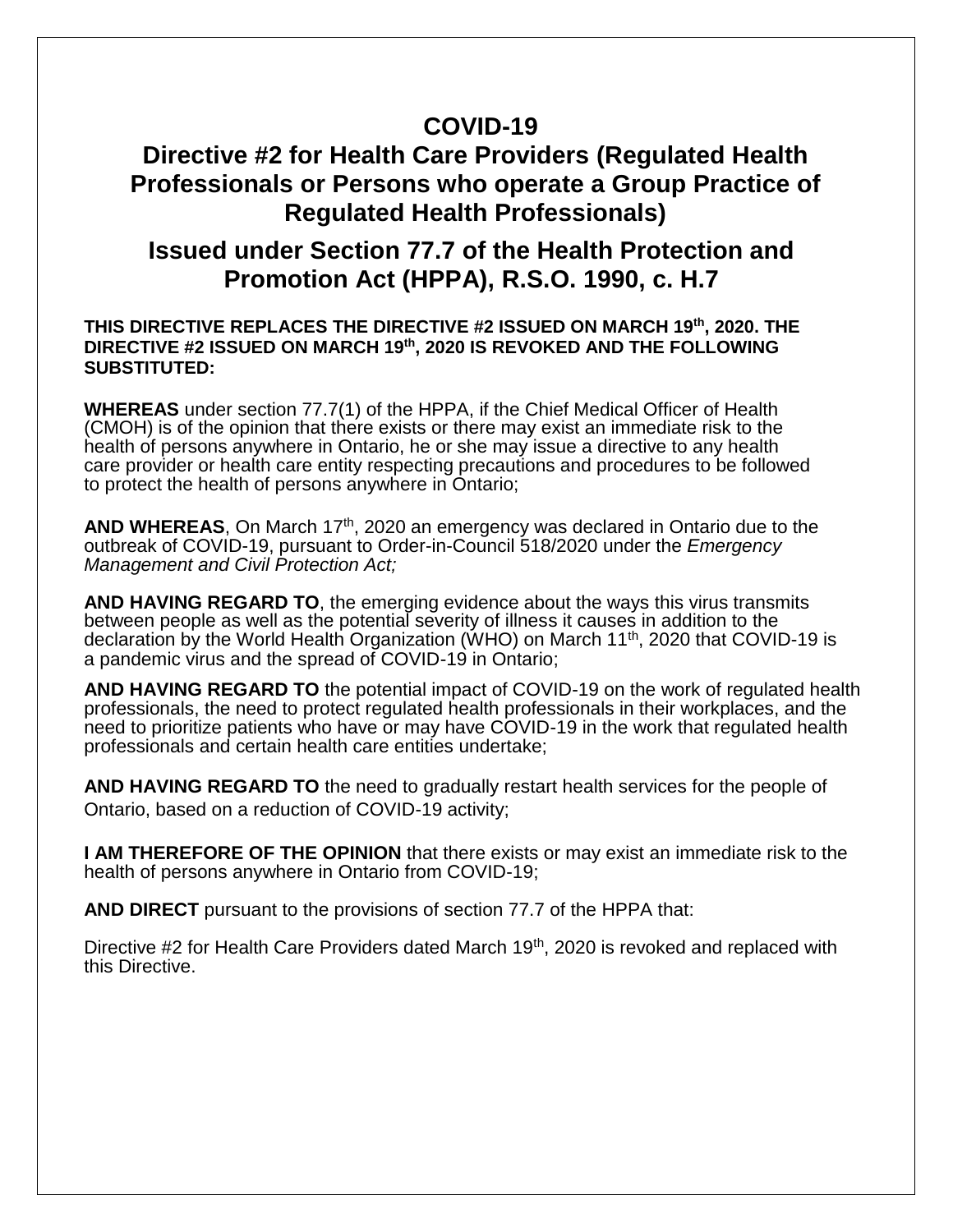## **COVID-19**

## **Directive #2 for Health Care Providers (Regulated Health Professionals or Persons who operate a Group Practice of Regulated Health Professionals)**

**Date of Issuance**: May 26, 2020

**Effective Date of Implementation**: May 26, 2020

#### **Issued To:**

• **Health Care Providers** (Regulated Health Professionals or persons who operate a Group Practice of Regulated Health Professionals, defined in section 77.7(6), paragraph 1 of the *Health Protection and Promotion Act*)

Health Care Providers must provide a copy of this directive to the co-chairs of the Joint Health & Safety Committee or the Health & Safety Representative (if any).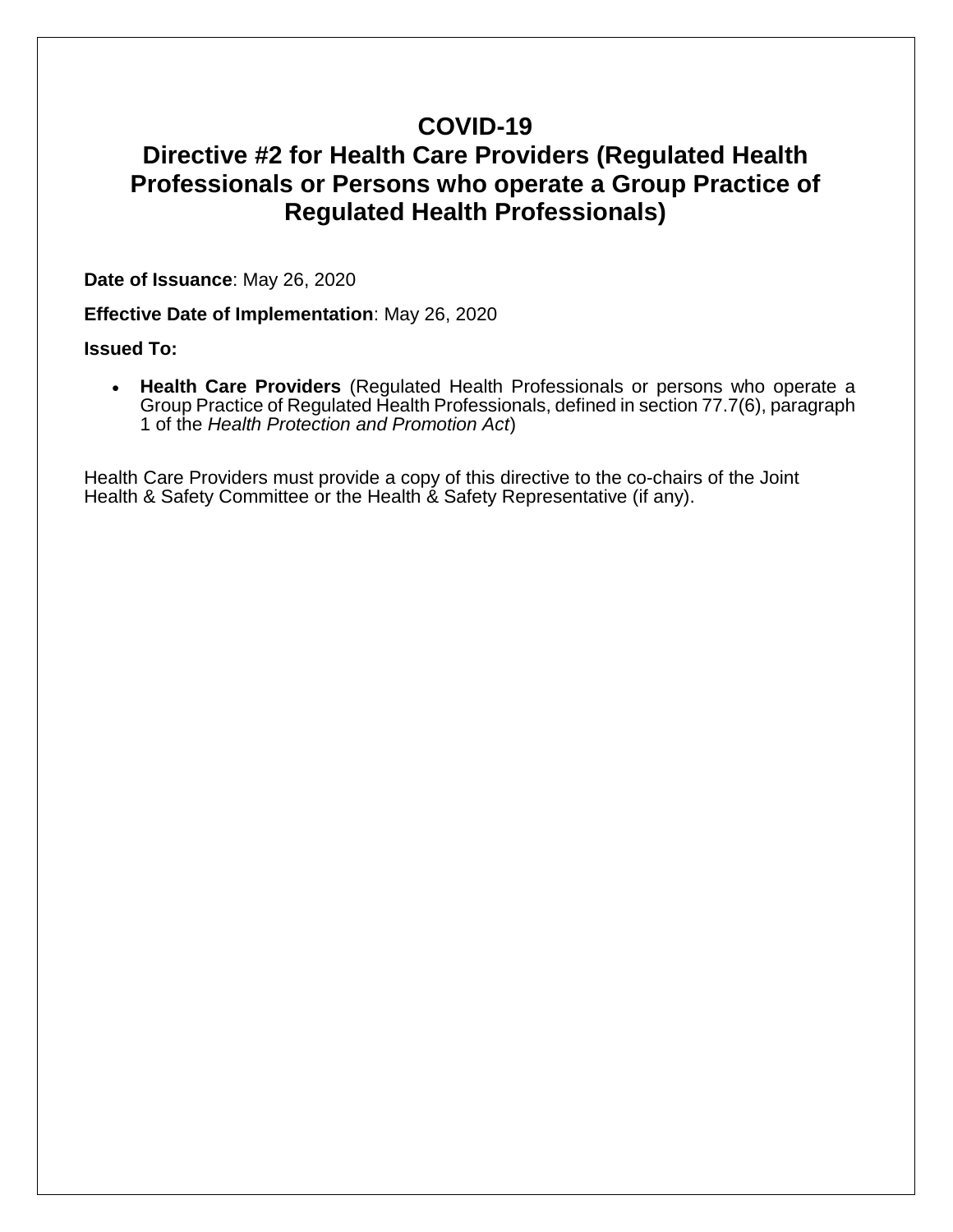## **Introduction**

Coronaviruses (CoV) are a large family of viruses that cause illness ranging from the common cold to more severe diseases such as Middle East Respiratory Syndrome (MERS-CoV), Severe Acute Respiratory Syndrome (SARS-CoV), and COVID-19. A novel coronavirus is a new strain that has not been previously identified in humans.

On December 31<sup>st</sup>, 2019, the World Health Organization (WHO) [was informed](https://www.who.int/csr/don/05-january-2020-pneumonia-of-unkown-cause-china/en/) of cases of pneumonia of unknown etiology in Wuhan City, Hubei Province in China. A novel coronavirus (COVID-19) [was identified](https://www.who.int/csr/don/12-january-2020-novel-coronavirus-china/en/) as the causative agent by Chinese authorities on January 7<sup>th</sup>, 2020.

On March 11<sup>th</sup>, 2020 the WHO announced that COVID-19 is classified as a [pandemic](https://www.who.int/dg/speeches/detail/who-director-general-s-opening-remarks-at-the-media-briefing-on-covid-19---11-march-2020) virus. This is the first pandemic caused by a coronavirus.

On March 17th, 2020 the Premier declared an emergency in Ontario under the *Emergency Management and Civil Protection Act* due to the outbreak of COVID-19 in Ontario and Cabinet made emergency orders to implement my recommendations of March 16<sup>th</sup>, 2020.

On March 19th, 2020, I issued a Directive to Health Care Providers requiring all non-essential and elective services to be ceased or reduced to minimal levels, subject to allowable exceptions, until further notice. That Directive is now replaced by this Directive.

# **Approach**

This Directive reflects a gradual restart of deferred services. Where possible, health care providers are encouraged to limit the number of in-person visits for the safety of health care providers and their patients.

It remains important for Health Care Providers to continue to monitor COVID-19 spread in their community and to carefully and gradually restart services. Examples of sources of data to use in monitoring local COVID-19 spread include, but are not limited to: [Ontario.ca,](https://www.ontario.ca/page/how-ontario-is-responding-covid-19#section-0) [Public](https://www.publichealthontario.ca/en/data-and-analysis/infectious-disease/covid-19-data-surveillance/covid-19-data-tool)  [Health Ontario,](https://www.publichealthontario.ca/en/data-and-analysis/infectious-disease/covid-19-data-surveillance/covid-19-data-tool) and local public health unit data dashboards.

The gradual restart of services should be carried out in coordination with, and adherence to guidance from, applicable health regulatory colleges. If appropriate, coordination should also be undertaken with local and regional Health Care Providers and Health Care Entities.

In collaboration with health system partners and technical experts from Public Health Ontario and the broader health system, emerging evidence will be continually reviewed to understand the most appropriate measures to take to protect Health Care Providers and patients.

# **Symptoms of COVID-19**

For signs and symptoms of COVID-19 please refer to the latest [COVID-19 Reference](http://www.health.gov.on.ca/en/pro/programs/publichealth/coronavirus/docs/2019_reference_doc_symptoms.pdf)  [Document for Symptoms](http://www.health.gov.on.ca/en/pro/programs/publichealth/coronavirus/docs/2019_reference_doc_symptoms.pdf) on the Ministry of Health's [COVID-19 Guidance for the Health](http://www.health.gov.on.ca/en/pro/programs/publichealth/coronavirus/2019_guidance.aspx)  [Sector Website.](http://www.health.gov.on.ca/en/pro/programs/publichealth/coronavirus/2019_guidance.aspx)

Complications from COVID-19 can include serious conditions, like pneumonia or kidney failure, and in some cases, death.

There are no specific treatments for COVID-19, and there is no vaccine that protects against coronaviruses. Most people with COVID-19 illnesses will recover on their own.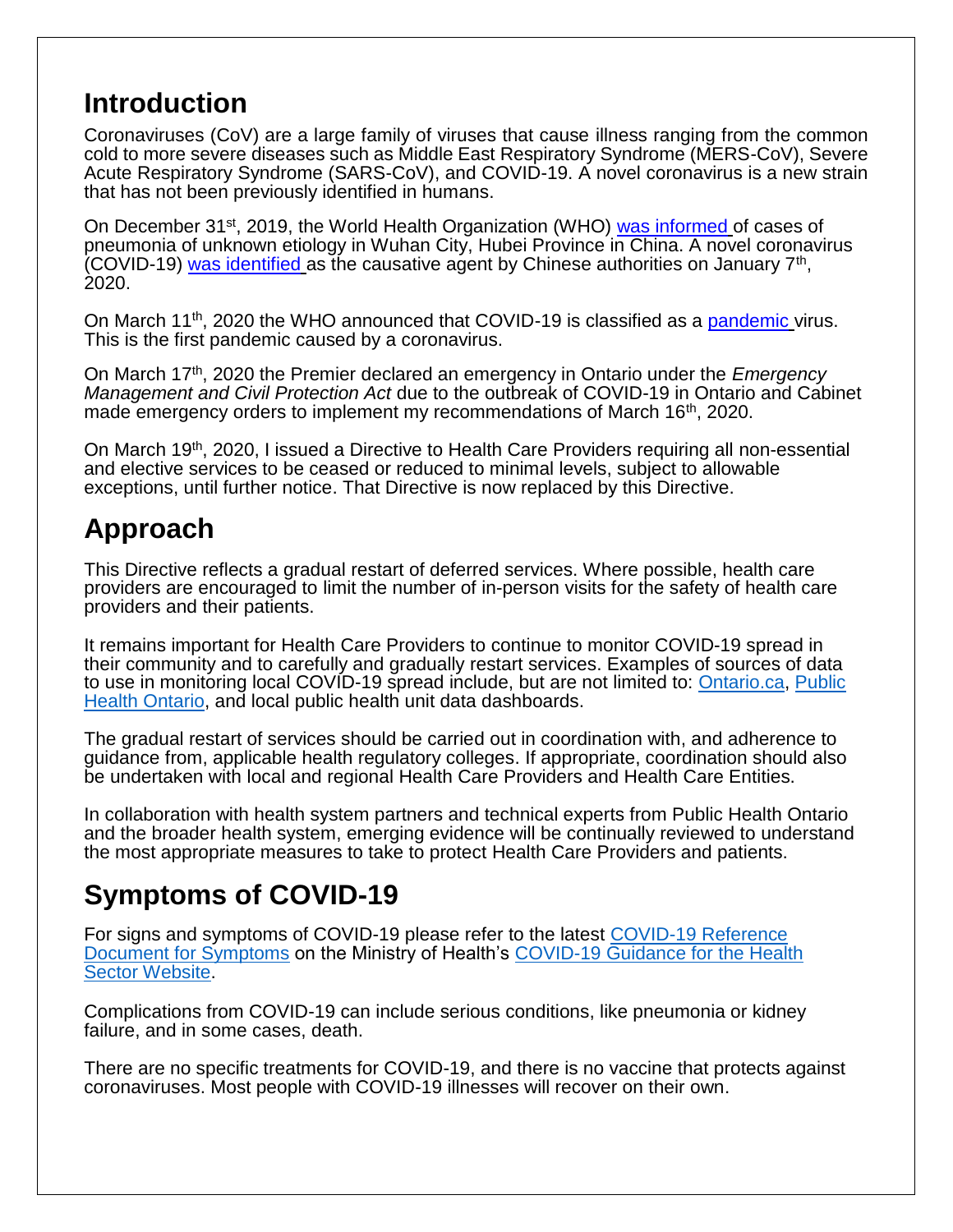## **Requirements for Health Care Providers (Regulated Health Professionals or Persons who operate a Group Practice of Regulated Health Professionals)**

The following steps are required by Health Care Providers:

- All deferred and non-essential and elective services carried out by Health Care Providers may be gradually restarted, subject to the requirements of this Directive.
- In the gradual restart of services, Health Care Providers must comply with the requirements as set out in [COVID-19 Operational Requirements: Health Sector](http://www.health.gov.on.ca/en/pro/programs/publichealth/coronavirus/dir_mem_res.aspx) [Restart \(May 26, 2020 or as current\)](http://www.health.gov.on.ca/en/pro/programs/publichealth/coronavirus/dir_mem_res.aspx), including, but not limited to, the hierarchy of hazard controls.
- Health Care Providers must consider which services should continue to be provided remotely and which services can safely resume in-person with appropriate hazard controls and sufficient PPE.
- Health Care Providers should be sourcing PPE through their regular supply chain. PPE allocations from the provincial pandemic stockpile will continue. PPE can also be accessed, within available supply, on an emergency basis through the established escalation process through the Ontario Health Regions.
- Subject to the requirements of this Directive, Health Care Providers are in the best position to determine which services should continue to be provided remotely (online, by telephone or other virtual means) and which should be provided in-person. This should be guided by best clinical evidence. Health Care Providers must also adhere to the guidance provided by their applicable health regulatory college, and the following principles:
	- **Proportionality.** Decision to restart services should be proportionate to the real or anticipated capacities to provide those services.
	- **Minimizing Harm to Patients.** Decisions should strive to limit harm to patients wherever possible. Activities that have higher implications for morbidity/mortality if delayed too long should be prioritized over those with fewer implications for morbidity/mortality if delayed too long. This requires considering the differential benefits and burdens to patients and patient populations as well as available alternatives to relieve pain and suffering.